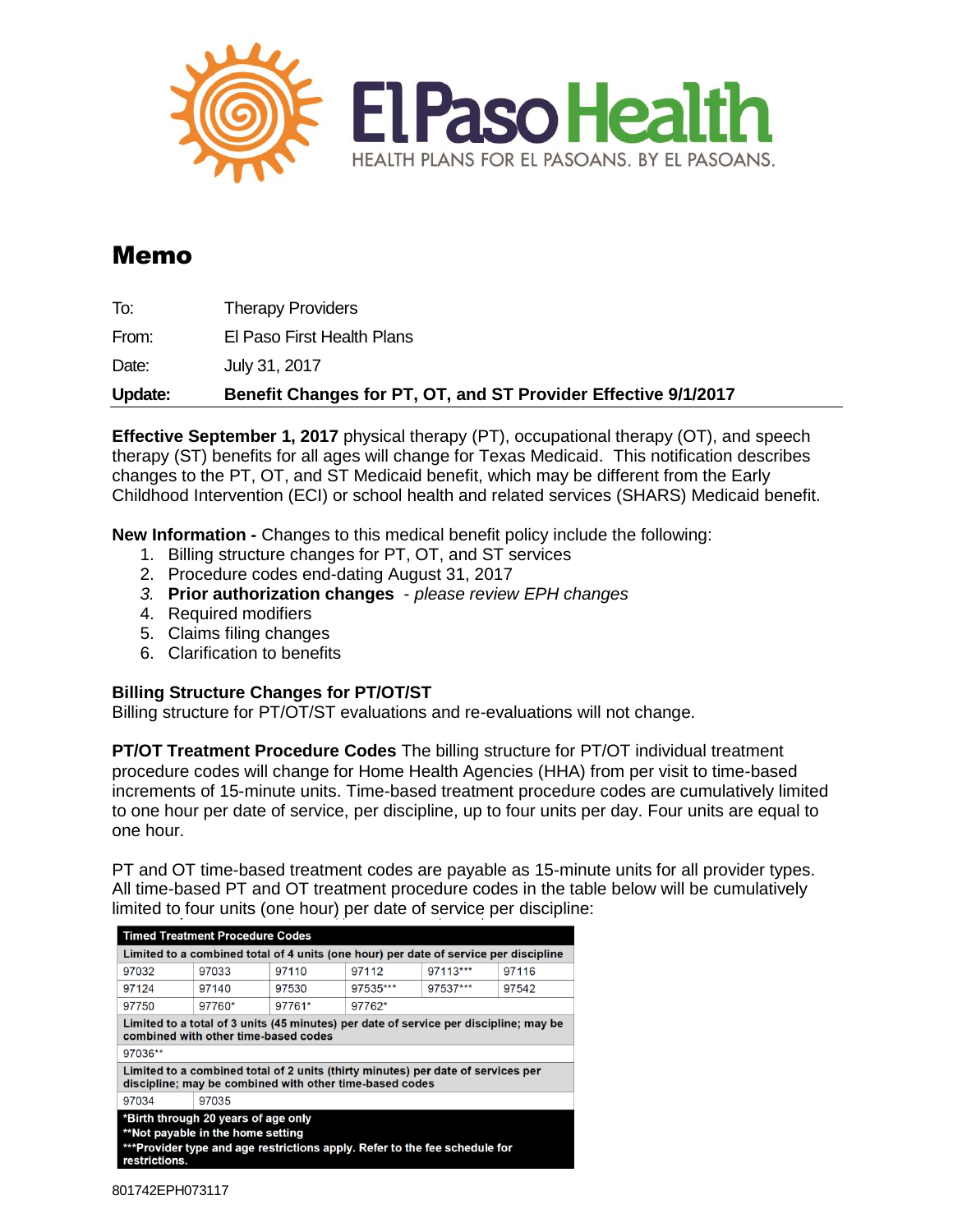#### **Untimed PT and OT Treatment Procedure Codes**

Untimed PT/OT treatment codes for supervised modalities (procedure codes 97012, 97014, 97016, 97018, 97022, 97024, 97026, and 97028), group treatment (procedure code 97150), and unlisted procedure (procedure code 97799) will no longer count towards the four units per day restriction.

#### **Supervised Modality Codes**

The following PT/OT treatment procedure codes representing supervised modalities are limited to one encounter each, per day, per discipline.

The medical necessity for each modality code billed must be described in the plan of care and must be prior authorized.

The following codes may only be reimbursed when billed with one or more time-based procedure codes listed in the Treatment Procedure Codes table above.

| Untimed Treatment Procedure Codes Limited to Once Per Day |       |       |       |       |       |
|-----------------------------------------------------------|-------|-------|-------|-------|-------|
| 97012                                                     | 97014 | 97016 | 97018 | 97022 | 97024 |
| 97026                                                     | 97028 |       |       |       |       |

## **Procedure Code for Requesting an Unlisted PT/OT Service (Untimed)**

Separate prior authorization is required for medically necessary therapeutic procedures not addressed by procedure codes outlined in the TMPPM. The procedure code in the table below requires supporting documentation indicating why an unlisted procedure code is required. The following code is untimed and payable once per day.

| Untimed Treatment Procedure Code Limited to Once Per Day |  |
|----------------------------------------------------------|--|
| 97799                                                    |  |
|                                                          |  |

#### **Group Treatment (Untimed)**

PT, OT, and ST group treatment will be payable as an untimed procedure code for all providers for PT, OT, and ST.

The billing structure for PT/OT group treatment (procedure code 97150) will change for comprehensive outpatient rehabilitation facility (CORF), outpatient rehabilitation facility (ORF), and independent therapists from timed and payable in units to payable per encounter and reimbursed once per day for all providers.

The billing structure for ST group treatment (procedure code 92508) will change for CORF/ORF and independent therapists from timed and payable in units to payable per encounter and reimbursed once per day for all providers.

| <b>Group Treatment Procedure Codes Limited to Once Per Day</b> |                       |  |
|----------------------------------------------------------------|-----------------------|--|
| 97150                                                          | PT/OT group treatment |  |
| 92508                                                          | ST group treatment    |  |

#### **Individual Speech Therapy Treatment Procedure Codes**

The billing structure for individual ST treatment (procedure codes 92507 and 92526) will change for CORF/ORF and independent therapists from timed and payable in units to payable per encounter and limited to once per day for all providers.

ST individual treatment will be defined per encounter for all provider types.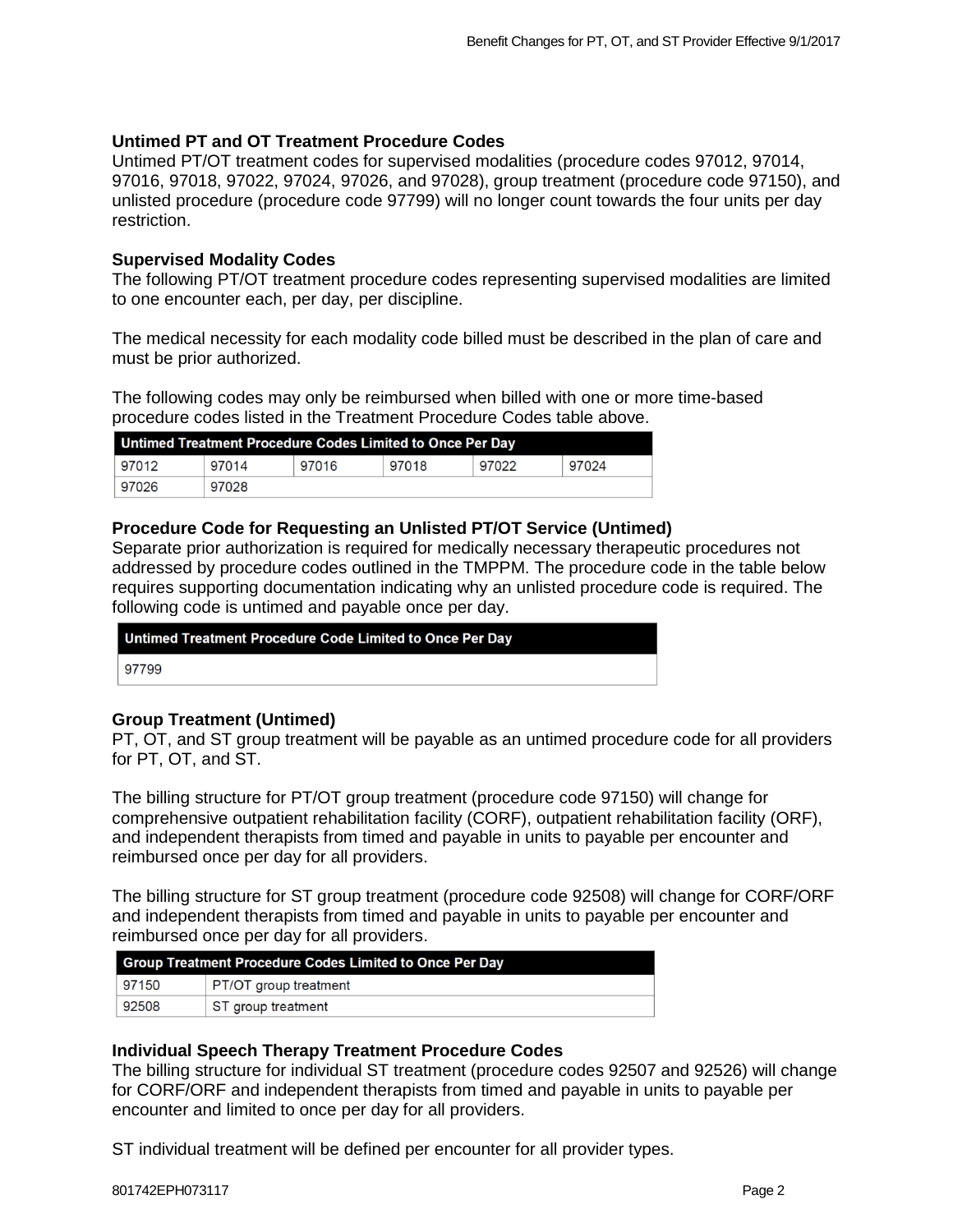*Note: An encounter is defined as face-to-face time with a patient and/or caregiver, and is anticipated to last 40 to 60 minutes.* 

Only one of the following encounter-based speech therapy treatment procedure codes is payable per date of service per provider:

| <b>Individual Speech Therapy Treatment Procedure Codes</b> |       |
|------------------------------------------------------------|-------|
| 92507                                                      | 92526 |

The rendering ST provider should select the code that best reflects the totality of the session delivered.

For example, if most of the session time is devoted to language and communication therapy consistent with procedure code 92507, that procedure code should be selected, even if swallowing treatment (procedure code 92526) was also delivered, but for less time during the session.

Refer to the *Texas Medicaid Provider Procedures Manual, Physical Therapy, Occupational Therapy, and Speech Therapy Services Handbook,* subsection 5.2.8, "Treatment Note" for documentation requirements.

## **Procedure Codes End-dating August 31, 2017**

- Treatment procedure codes 97039, 97139, and S8990 will be end-dated for dates of service on or after September 1, 2017, and they will no longer be benefits of Texas Medicaid. Procedure code 97799 will remain available for medically necessary procedures not otherwise outlined in the TMPPM (Refer to section *Procedure Code for Requesting an Unlisted PT/OT Service (Untimed)* of this notification).
- Treatment procedure code 97535 with the GN modifier will be end-dated only for ST providers for dates of service on or after September 1, 2017. Any open authorizations for this code will be updated to procedure code 92507.

#### **Prior Authorization Changes**

El Paso Health will automatically update and modify units on any existing approved authorizations that will be active on or after September 1, 2017 and providing updated status to the providers.

Dates of service prior to September 1, 2017 will be authorized using the current billing structure.

For dates of service on or after 9/1/2017 the Prior Authorization will need to reflect the changed units for the specific codes listed in this notification.

**Prior Authorization Form** El Paso Health Prior Authorization (PA) Form will not change please continue to utilize the Outpatient/Scheduled Procedures PA form for El Paso Health Members. El Paso Health PA Form is located on our website under provider/forms at [www.epfirst.com](http://www.epfirst.com/).

**Required Modifiers** Licensed therapists and physicians must use a modifier to designate whether a therapy treatment was delivered to the client by a licensed therapy assistant. One of the following modifiers is required on all claims for PT, OT, and ST treatment procedure codes: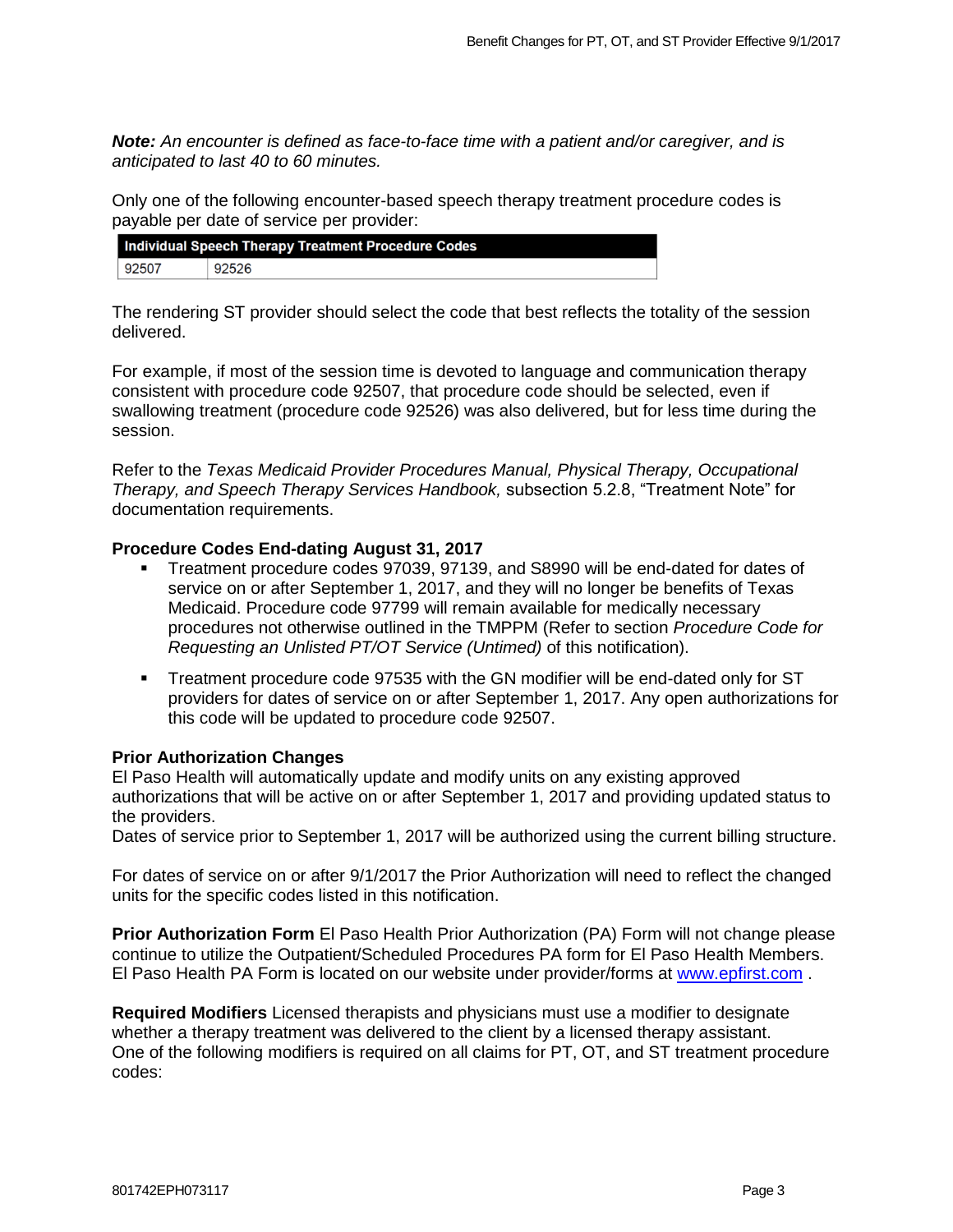| <b>Modifier</b>                                                                                                                                                                                | <b>Description</b>                                                                              |  |
|------------------------------------------------------------------------------------------------------------------------------------------------------------------------------------------------|-------------------------------------------------------------------------------------------------|--|
| UB                                                                                                                                                                                             | Services delivered by a licensed therapy assistant under<br>supervision of a licensed therapist |  |
| U5                                                                                                                                                                                             | Services delivered by a licensed therapist or a physician                                       |  |
| Note: Since therapy evaluations and re-evaluations may not be performed by<br>licensed therapy assistants, evaluation and re-evaluation procedure codes do not<br>require a UB or U5 modifier. |                                                                                                 |  |

Providers must continue to use the most appropriate modifier below in addition to UB or U5 modifiers:

| <b>Modifier</b> | <b>Description</b>                                                               |
|-----------------|----------------------------------------------------------------------------------|
| AT              | To identify acute treatment                                                      |
| GP              | Services delivered under an outpatient physical therapy<br>plan of care          |
| GO              | Services delivered under an outpatient occupational<br>therapy plan of care      |
| GN              | Services delivered under an outpatient speech language<br>pathology plan of care |
| U <sub>3</sub>  | To identify co-treatment                                                         |

## **Claims Filing Changes**

For dates of service beginning September 1, 2017, providers will need to submit claims for services provided in appropriate amounts of units or daily encounters authorized according to the new billing structure.

#### **Clarification to Benefits**

Benefit language in the *Texas Medicaid Provider Procedures Manual, Physical Therapy, Occupational Therapy, and Speech Therapy Handbook* will be updated for clarity purposes effective September 1, 2017. The text below has been underlined or struck-through to highlight the updated language. Subheadings have been used to assist with locating the matching language in the current *Texas Medicaid Provider Procedures Manual, Physical Therapy, Occupational Therapy, and Speech Therapy Handbook.* 

#### **Therapy Services Overview**

The following statement about functional goals has been updated:

Functional goals refer to a series of behaviors or skills that allow the client to achieve an outcome relevant to his/her health, safety, or and independence within context of everyday environments. Functional goals must be specific to the client, objectively measurable within a specified time frame, attainable in relation to the client's prognosis or developmental delay, relevant to client and family, and based on a medical need.

#### **Criteria for Discontinuation of Therapy/Exclusions (Non-covered Services)**

The following statement will be moved from the "Criteria for Discontinuation of Therapy**"**  subsection to the "Exclusions (Non-covered Services)" subsection:

*The therapy requested is for general conditioning or fitness, or for educational, recreational or work-related activities that which does not require take the skills of a therapist.* 

## **Initial Evaluations and Reevaluations for Acute and Chronic Therapy Services: New Documentation Requirement**

The following statement has been added to required documentation for initial evaluations and re-evaluations for acute and chronic therapy services:

#### Adaptive equipment or assistive devices, as applicable